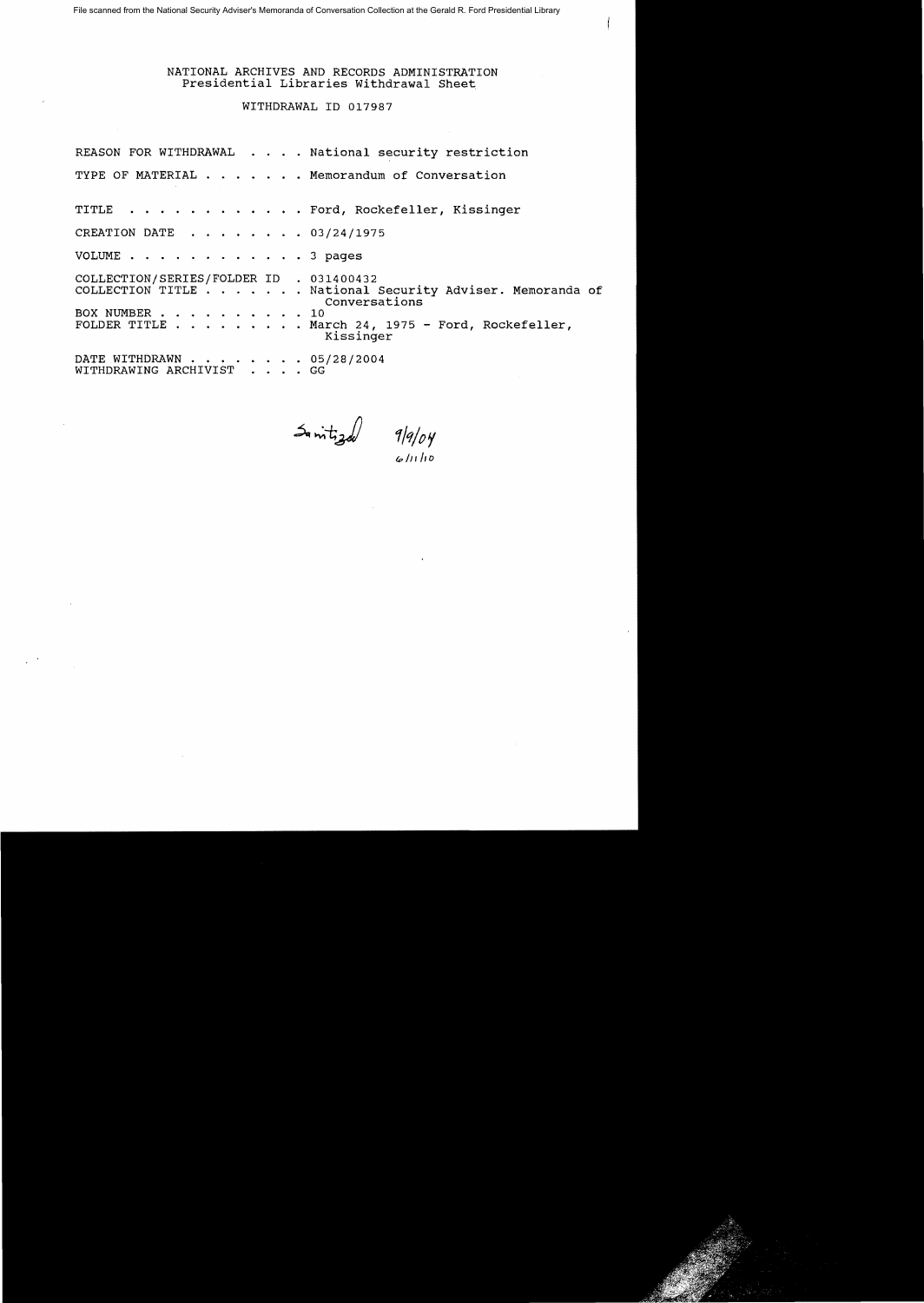Approved For Release 2004/09/09 : NLF-MOC-10-6-1-9

MEMORANDUM

## THE WHITE HOUSE

WASHINGTON

<del>SEGRET/</del>NODIS/XGDS

## MEMORANDUM OF CONVERSATION

| PARTICIPANTS:  | President Gerald Ford                                                                                         |
|----------------|---------------------------------------------------------------------------------------------------------------|
|                | Vice President Nelson Rockefeller                                                                             |
|                | Dr. Henry A. Kissinger, Secretary of State<br>and Assistant to the President for<br>National Security Affairs |
|                | Lt. General Brent Scowcroft, Deputy Assistant<br>to the President for National Security Affairs               |
| DATE AND TIME: | Monday, March 24, 1975                                                                                        |
|                | $9:20 - 9:52$ a, m.                                                                                           |
| PLACE:         | The Oval Office                                                                                               |
|                | The White House                                                                                               |

Kissinger: I think if they had heard this before I left they would have caved. They think that we are too weak to take seriously and that they can get what they want from Congress.

The President: Mike [Mansfield] and Hugh [Scott] will make a joint statement and McClellan will introduce a joint resolution.

Kissinger: I think they have made basic misjudgment. I think Nessen should announce a reassessment.

President: How about calling Dinitz in?

Kissinger: I think it would look like blackmail. The reaction was amazing.

The President: They won't get \$2 billion again like the last time.

The Vice President: That is why I asked the question I did -- were they leading us along until they got arms?

Kissinger: It's the right question, but we couldn't answer.

# SECRET/NODIS/XGDS

DECLASSIFIED, with position exempt<br>AUTHORITY LAC Review 9/9/04; state visit  $-$ <del>SEGRET</del> - XGDS (3) CLASSIFIED BY: HENRY A. KISSINGER NLF, DATE  $\frac{1}{4}$ //7/07  $\mathcal{N}$ u/oy <u>Ma.</u> BY.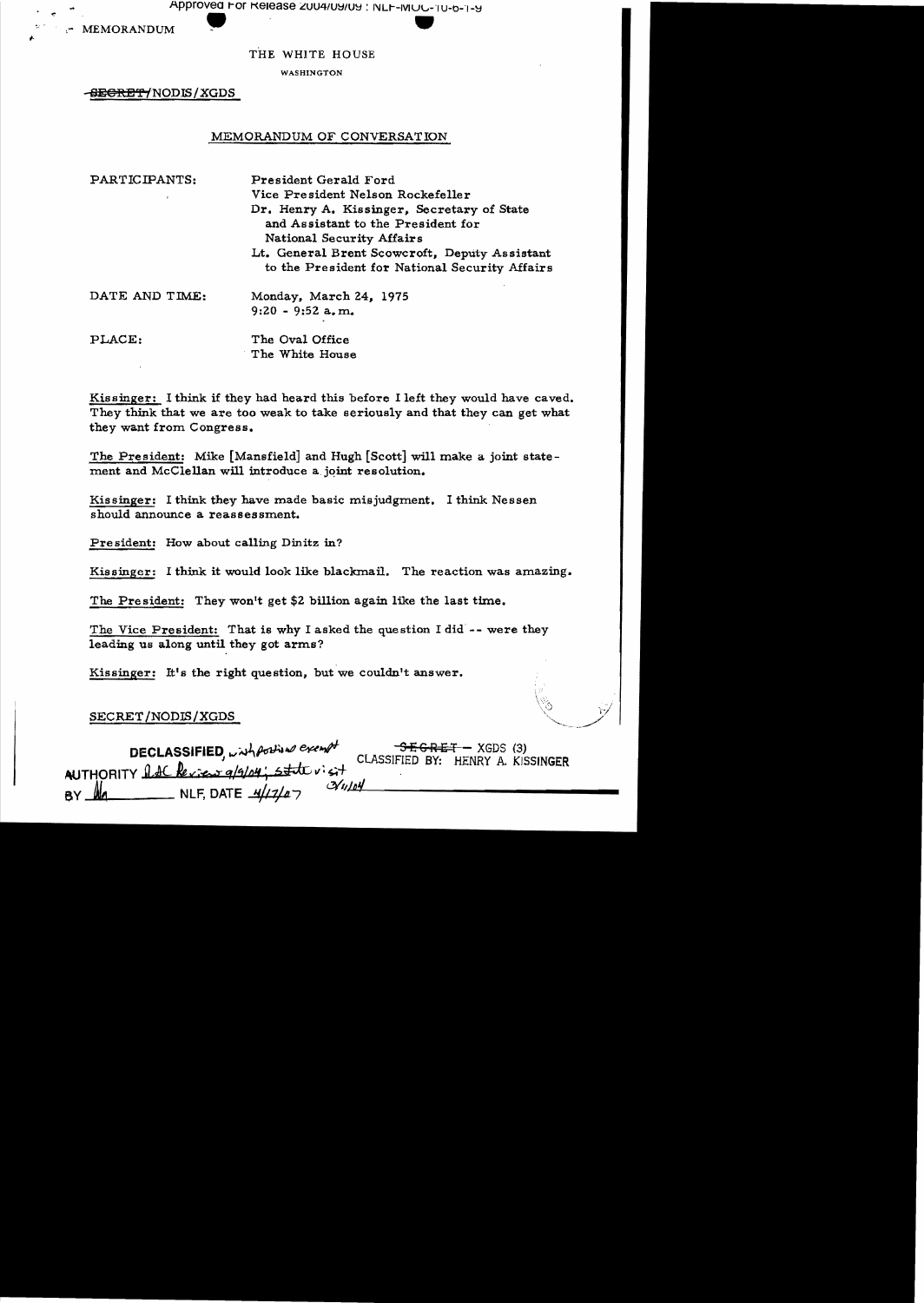Approved For Release 2004/09/09 : NLF-MOU-10-6-1-9

#### **SEGRET/NODIS/XGDS**

The President: I am glad Schlesinger was there. He won't think there is any money to make anymore.

Kissinger: The Israelis' behavior is an outrage. To have received a letter from you and not to change one iota is an indignity to the United States.

President: What do we do?

Kissinger: We should send out a NSSM today. We should have an NSC meeting on Wednesday or Thursday. There should be no visit by Peres, no F-15 mission; we should slow up LANCE and LGB. Every Department is to be instructed to end the special relationships. We should know who they see -- they should have one special contact in each Department. We should work for two-three weeks on a position. We must have a comprehensive plan for Geneva.

The President: It was great when O'Neill asked where the boundary was. Let's get the assessment.

The Vice President: Now may be a moment to pull our materials policy together.

The President: We have a bill up there. Let's push it. It is expensive but if anything comes out of this it may be of some benefit. Let's find out where the legislation is.

The Vice President: This is for a Materials Policy and Finance Corporation. That would give you some tools to finance these things. I would like to get together with Henry on this. If we went forward with a dynamic action program on this, it would have some impact.

The President: By all means.

[The Vice President leaves.]

Kissinger: I think you were really in charge. You never know until a crisis where the steel is. Maybe this will pay us.

The President: When you keep Burton quiet -- and Cliff Case and Scott. Have we heard from anyone but Fisher?

**SEGRET/NODIS/XGDS** 

**25X1**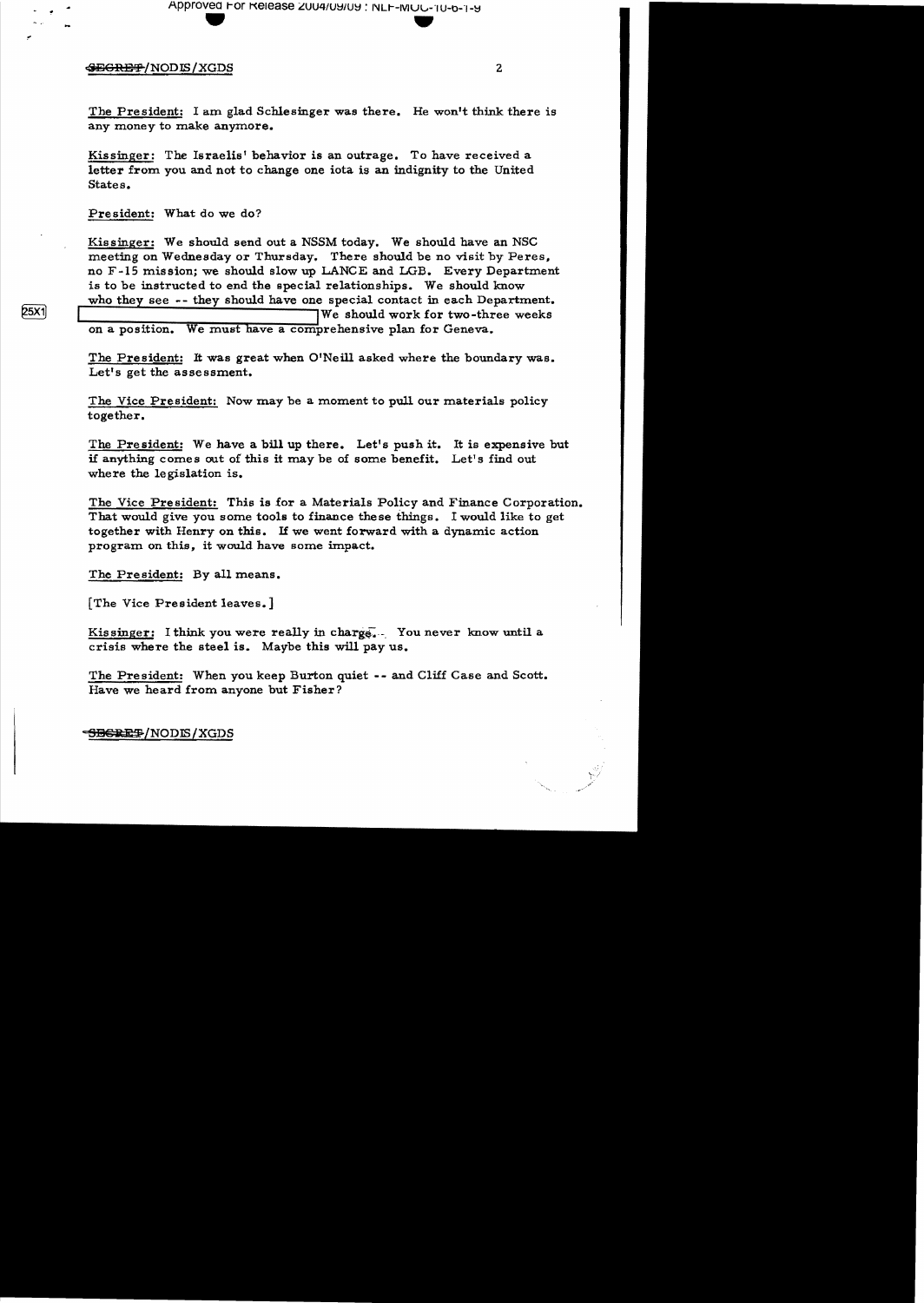#### -<del>SECRET/</del>NODIS/XGDS 3

Kissinger: They will mobilize the Jewish Community against us  $--$  no doubt.

On Portugal, I am opposed to calling in the Soviet Ambassador.

The President: Further, if we use up all our chips on things like this  $\dots$ . Schmidt caught us by surprise. My only concern is that I indicated support.

., •

Kissinger: I can take the responsibility with Genscher.

 $\mathcal{L}$  . The same is the set of  $\mathcal{L}$  . In the same is the same in the same in the same in the same in the same in the same in the same in the same in the same in the same in the same in the same in the same in the s

Anything else?

Scowcroft: Brademas.

Kissinger: Once it's through the Senate, maybe the Turks would reconsider the waiver. Show them the cables. The Turks won't hold back if we don't do anything. If we get it for ough the Senate, we will wait in the House.

Until there was a Turkish government, no negotiation was possible.

The President: How close are they?

Kissinger: Demirel is six votes shy, but Koruturk, the President, doesn't like him.

All the maneuvering is to prevent Ecevit from being an interim Prime Minister, and to prevent elections for the same reasons. The bitterness about the cuttoff is enormous. The world's view of America is gravely disturbing. So anytime you look strong, you help, even if you lose.

Vietnam is starting to blame us  $--$  me.

For the reassessment, you should tell Nessen: This will be a reassessment of our policy toward all the countries in the area. When progress is no longer possible along one direction, it is essential that a reevaluation take place to determine where we are and where we should go.

Don't use the word "failure." If they ask, "Does this mean a cutoff of aid to Israel? ", say "Not at all."

<del>SEGRET</del>/NODE/XGDS